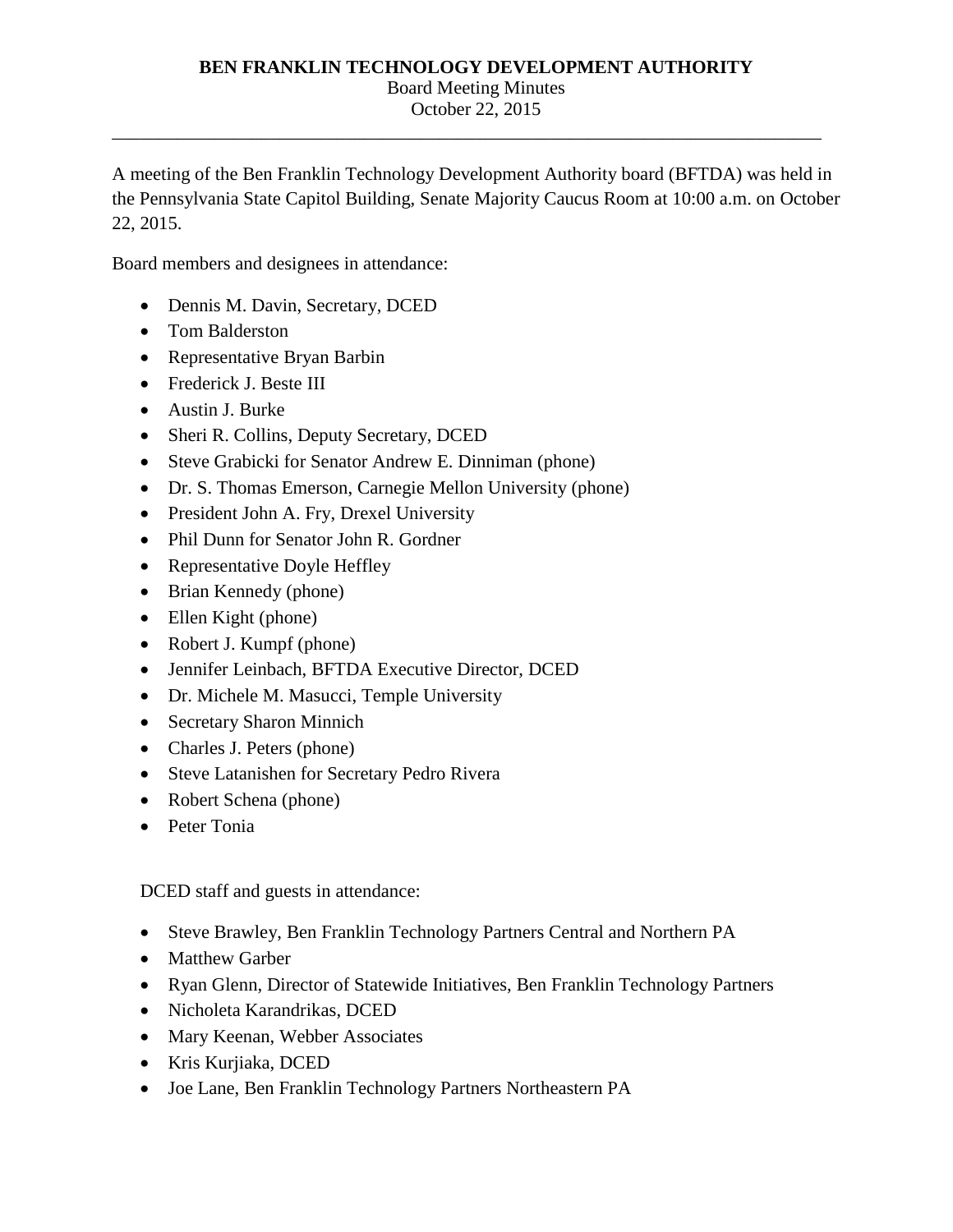- Rich Lunak, Innovation Works
- Art McNulty, Chief Counsel, DCED
- RoseAnn Rosenthal, Ben Franklin Technology Partners Southeastern PA
- Janet Stainbrook, Ben Franklin Technology Partners Northeastern PA
- Diane Sterthous, DCED
- Robert Thomson, Ben Franklin Technology Partners Northeastern PA
- Colton Weber, DCED
- I. Welcome & Opening Remarks

DCED Secretary Dennis Davin called the meeting to order at 10:02 A.M.

BFTDA Executive Director Jennifer Leinbach conducted a roll call of board members.

Secretary Davin asked Chief Counsel to clarify a few housekeeping items.

Chief Counsel clarified the need to achieve and maintain quorum for voting purposes at the board meetings. Additionally, board materials sent prior to the board meeting to the board members are to be kept confidential and will be marked as such going forward.

Secretary Davin advised the board that all future board materials will be sent electronically unless otherwise requested by the particular member. Hard copies of agendas and minutes will still be available for public attendees at the board meeting.

II. Approval of the July 23, 2015 Meeting Minutes

Brian Kennedy requested that the minutes reflect his abstention on the motion to approve an investment in Draper Triangle III.

Representative Barbin made a motion to approve the minutes as written. Secretary Minnich seconded the motion. Motion carried.

III. Ratify Actions of July 23, 2015 Board Meeting

Chuck Peters made a motion to approve the ratification of the July 23, 2015 Board Meeting. Secretary Minnich seconded the motion. Motion carried.

IV. Innovate in PA Venture Investment Program

Secretary Davin reminded the Board that funding for the Venture Investment Program was sourced from the sale of insurance premium tax credits and mentioned that the designated amount of \$38.4MM would be deployed over roughly three fiscal years. The Secretary thanked Fred Beste and Tom Balderston for all of their help and support as members of the Venture Investment Program Subcommittee. The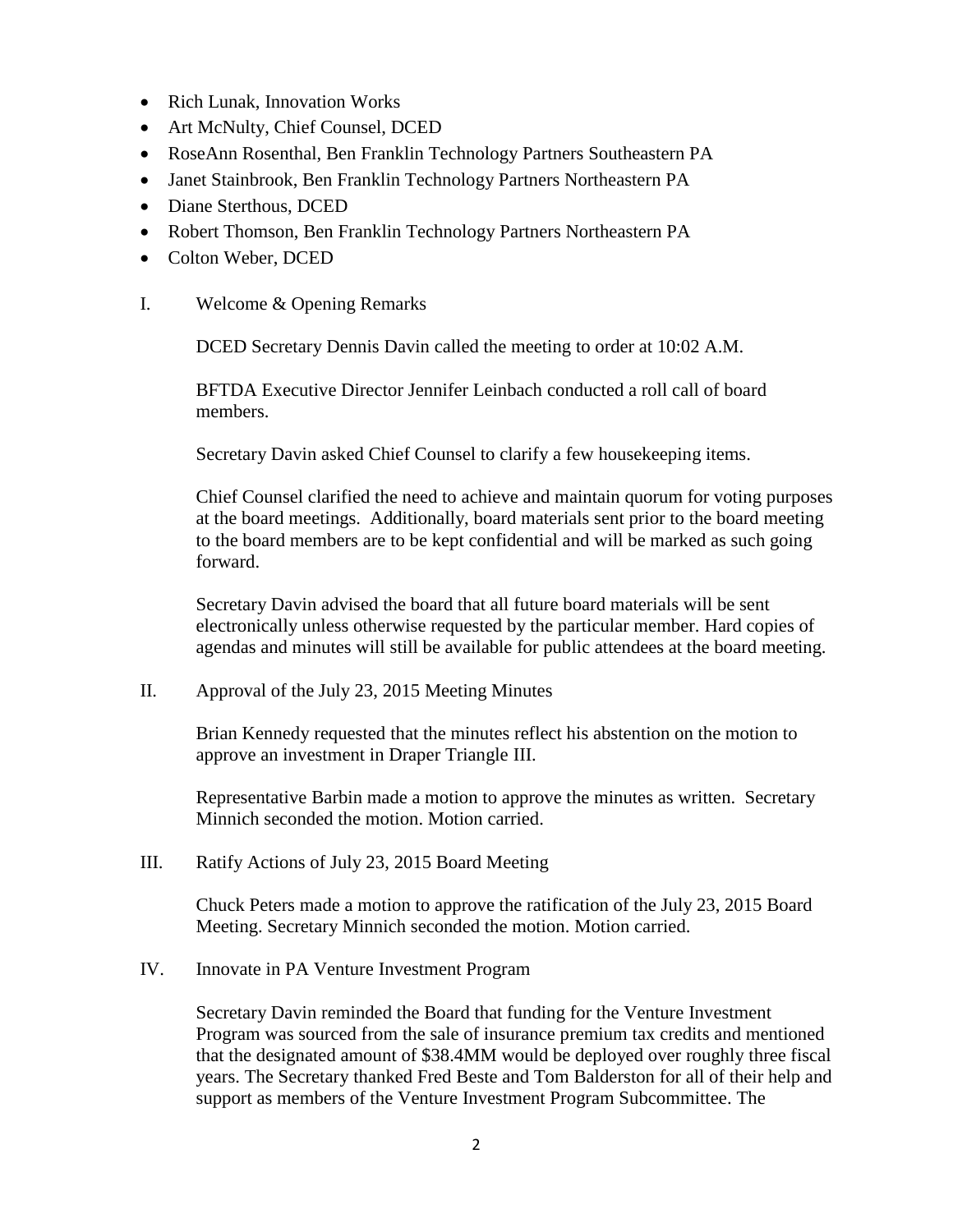Secretary then introduced Diane Sterthous and asked her to give a brief overview of the manager invitees. Ms. Sterthous summarized the five presenter groups as managers who already have venture loans with the PA- DCED, either via the BFTDA or the Commonwealth Finance Authority. According to Ms. Sterthous, all of the funds under consideration were raising less than \$100M; maintain offices in Pennsylvania; and several had been raising capital for over a year. Proposed loan amounts ranged from \$1.5-\$4M and were predicated on the subcommittee's perception of the given venture manager's effectiveness in terms of identifying and assisting PA-based start-up companies, as well as, on the likelihood that the manager would be able to repay the Commonwealth's loan.

Secretary Davin requested that Ms. Sterthous invite the presenter groups in to the meeting, one-by-one, and informed the Board that he would make a motion for each venture fund at the conclusion of all five presentations.

### **Rittenhouse Venture**

Diane Sterthous pointed out that Rittenhouse is raising a relatively small fund, all the companies in their prior portfolio are PA-based, they provide a useful follow-on financing tool for Ben Franklin of SEPA and the partners have generated attractive returns historically.

Fred Beste made a motion to approve an investment of \$2.5MM to Rittenhouse Ventures. Secretary Minnich seconded the motion. Tom Balderston abstained. Motion carried.

#### **Birchmere Ventures**

Diane Sterthous indicated that although Birchmere's more recent funds have been challenged from a return standpoint, the group is one of the few Pittsburgh-based survivors of the dot-com era and that this fund represents a return to earlier strategies that proved successful for this team.

Tom Balderston made a motion to approve an investment of \$1.5MM to Birchmere Ventures. Dr. Masucci seconded the motion. Brian Kennedy abstained. Motion carried.

## **DreamIT Ventures**

Diane Sterthous highlighted the fact that DreamIt's approach is very labor intensive and highly competitive from a fee standpoint. They are one of the few firms in the region that executes on the incubator approach and as such, is able to attract entrepreneurs from distant geographies.

Representative Barbin made a motion to approve an investment of \$3MM to DreamIt Ventures. Fred Beste seconded the motion. President Fry and Dr. Masucci abstained. Motion carried.

#### **Originate Ventures**

Diane Sterthous favorably commented on Glen Bressner's 30-year track record as a solid and capable investor in the Lehigh Valley area. She mentioned that Originate is